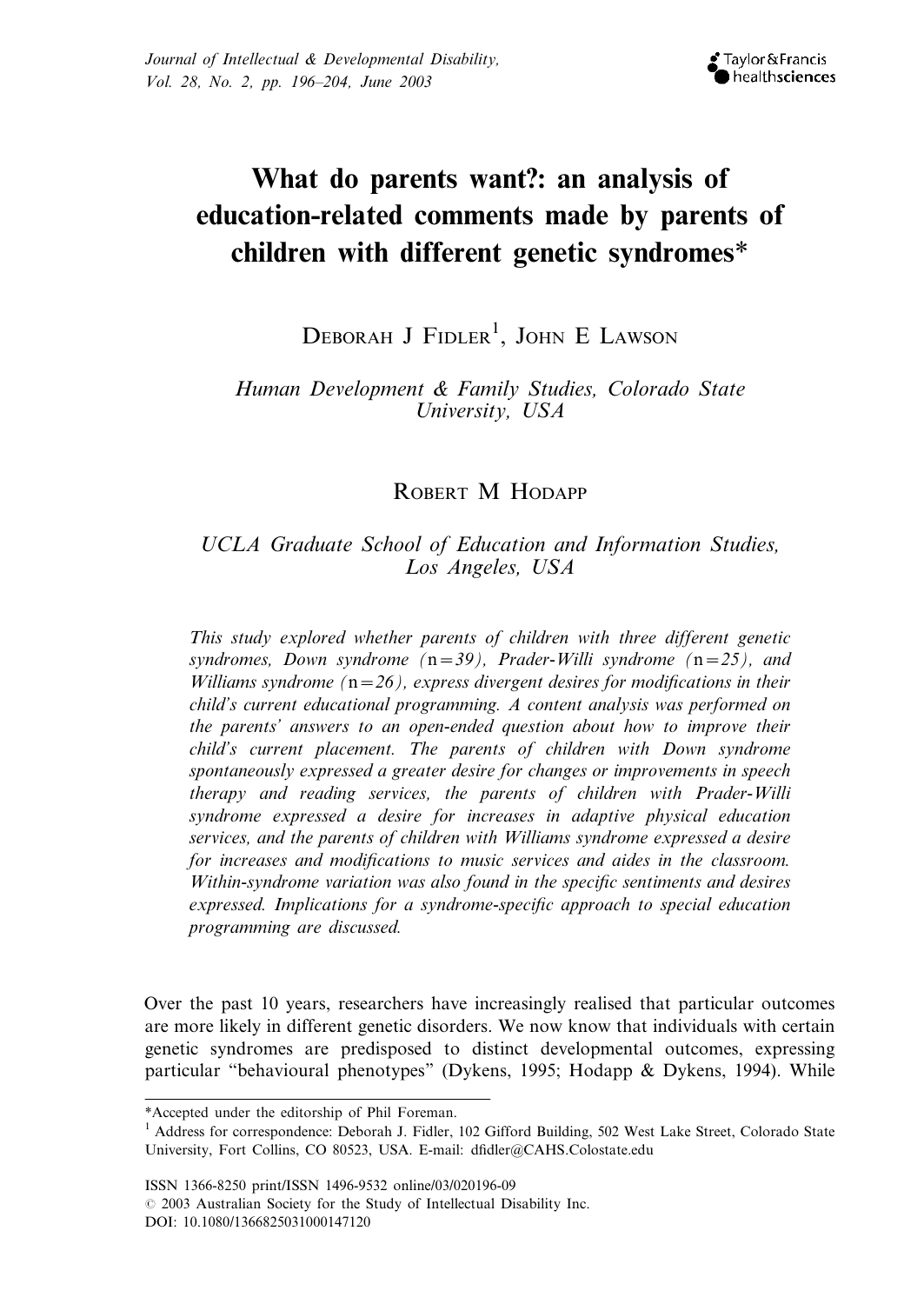research on behavioural phenotypes has increased exponentially over the past decade (Hodapp & Dykens, 2001), a new challenge has also emerged in determining how to apply these findings successfully and appropriately to the population of individuals with genetic syndromes and their families.

Based on syndrome-related cognitive-linguistic, personality, and maladaptive behaviour profiles, specific approaches have been proposed for educational, psychotherapeutic, and other interventions (Dykens  $\&$  Hodapp, 1997; Fidler, Hodapp  $\&$  Dykens, 2002; Hodapp & Fidler, 1999). Although some continue to support ''non-categorical'' programming, or educational interventions in which the child's aetiology is not taken into account (Forness & Kavale, 1994), it may be the case that targeting specific syndrome-related behaviours or profiles could be particularly helpful (Hodapp & Fidler, 1999). But in the only empirical study to date on the use of behavioural phenotype information in special education, Fidler et al. (2002) found that parents of children with Down syndrome, Williams syndrome, and Prader-Willi syndrome reported that their child's special education services were not currently targeted to aetiology-related cognitive-linguistic strengths and weaknesses.

Although syndrome-related educational programming is beginning to be discussed in the research community, parents may or may not desire such programming for their own children. Indeed, in general, most parents probably do not hold strong opinions on the larger issue of aetiology-related versus non-categorical programming. Yet these same parents do monitor their child's school progress and may attempt to dovetail their child's particular aetiology-related strengths and weaknesses to the types of programming the child receives. It may therefore be the case that parents of children with different syndromes spontaneously express divergent desires for different types of service, modification, and placement.

The reflections of parents of children with three different genetic syndromes associated with intellectual disabilities are analysed in this study. The first syndrome, Down syndrome, is the most common genetic (chromosomal) cause of intellectual disability, caused in almost all cases by a third chromosome 21. In addition to genetic and physical features, children with Down syndrome display linguistic weaknesses—particularly in grammar (Fowler, 1990), expressive language (Miller, 1999), and articulation (Kumin, 1994)—compared with their overall mental age. Conversely, these children show relative strengths in tasks that involve visuospatial as opposed to auditory processing (Hodapp, Leckman, Dykens, Sparrow, Zelinsky & Ort, 1992; Pueschel, Gallagher, Zartler & Pezzullo, 1987). Along these lines, researchers have argued for the language benefits of early sight reading in Down syndrome (Buckley, 1995; Miller & Leddy, 1999).

The second syndrome, Prader-Willi syndrome, is caused by missing genetic material from the chromosome 15 derived from the father (either a deletion on the paternally derived chromosome 15 or two chromosome 15s from the mother). Many children with Prader-Willi syndrome show extreme obsessions and compulsions (Dykens, Leckman & Cassidy, 1996) and overeating (hyperphagia) that, if left unchecked, results in lifethreatening obesity (Dykens & Cassidy, 1996). In fact, the single most important factor related to early deaths in Prader-Willi syndrome is heart problems relating to obesity (Dykens, Goff, Hodapp & Davis, 1997).

The third disorder is Williams syndrome, caused by a micro-deletion on chromosome 7. Children with this syndrome generally show a characteristic ''elfin-like'' facial appearance, along with heart and other health problems (Pober & Dykens, 1996). The general cognitive-linguistic profile that emerges in Williams syndrome has been described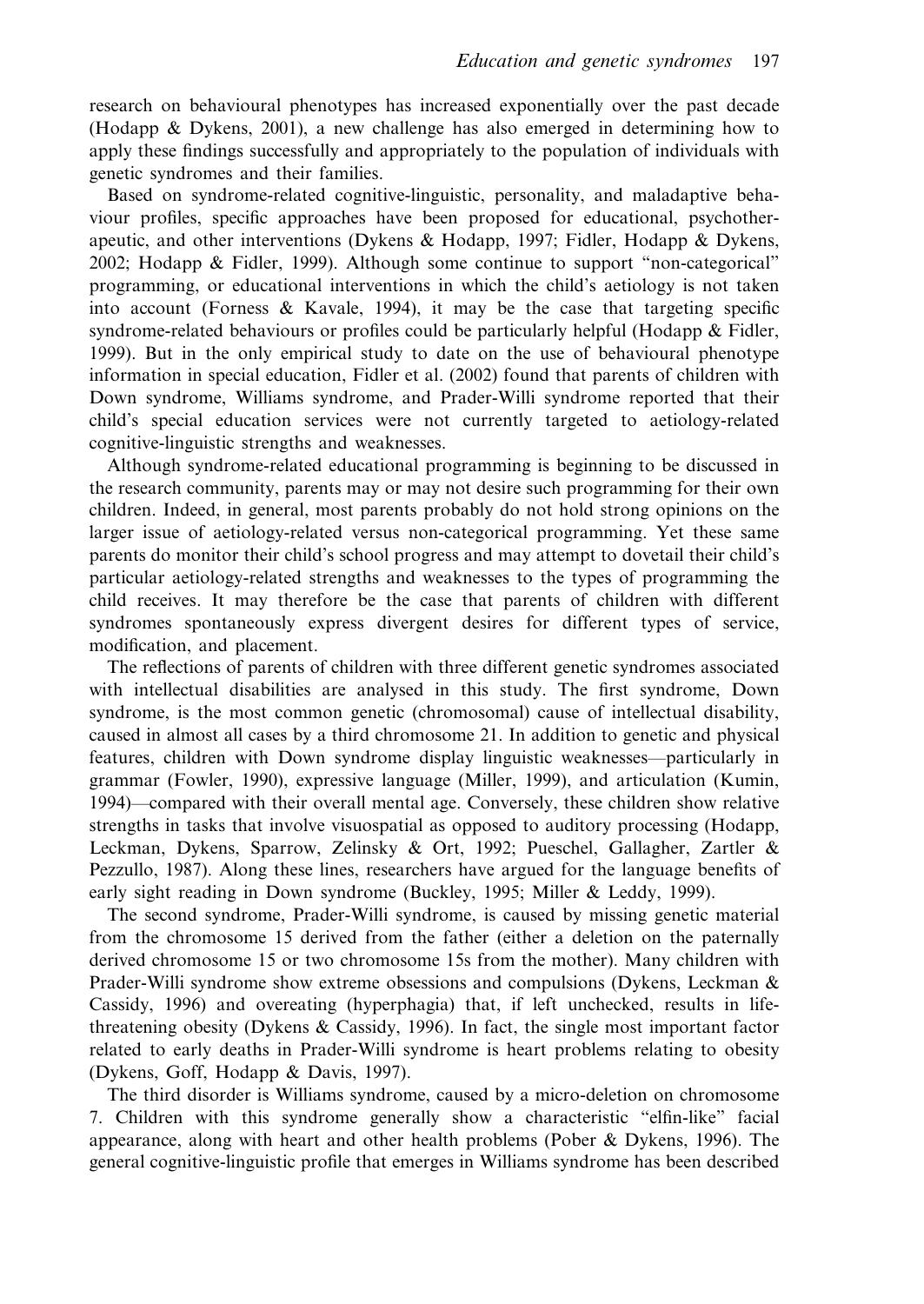as one of ''asymmetrical ability''. Language in Williams syndrome has been described as ''relatively spared'' in comparison with other domains of cognition, while visuospatial processing seems to be particularly impaired (Bellugi, Lichtenberger, Jones, Lai & St. George, 2000). Although only small percentages of these children show language performance that is actually age appropriate (Mervis, Morris, Bertrand & Robinson, 1999), almost all children with Williams syndrome nevertheless show relative strengths in language, as well as in auditory processing and some areas of music (Lenhoff, 1998). Individuals with Williams syndrome also show socially disinhibited behaviour profiles (Dykens & Rosner, 1999; Jones et al., 2000), as well as high levels of anxieties and fears relative to other children with intellectual disabilities (Dykens, 2003). This social profile makes it difficult for individuals with Williams syndrome to create appropriate friendships, and to function independently in social and academic settings (Dykens  $\&$ Rosner, 1999).

In this study, we asked the parents of children with Down syndrome, Prader-Willi syndrome, or Williams syndrome open-ended questions about how to improve their child's current educational programme. We then performed a content analysis of their answers in order to determine whether the parents' answers varied in systematic ways based on syndrome group. By syndrome, then, one might expect the following from the parents:

- . Of children with Down syndrome: issues related to speech–language therapy and instruction in reading or other visual modalities;
- . Of children with Prader-Willi syndrome: issues related to physical education or adapted physical education, in order to counteract the obesity and health-related issues in this population; and
- . Of children with Williams syndrome: issues related to music- or language-oriented instruction, as well as increased numbers of classroom aides to help with anxieties and fears.

# Method

# **Participants**

The participants were the parents of three groups of 5–21 year old children and adolescents: 39 with Down syndrome, 25 with Prader-Willi syndrome, and 24 with Williams syndrome. The children in each of the three groups averaged 11–12 years of age,  $F_{(2,84)} = 0.55$ , ns, and most showed mild or moderate levels of intellectual disability,  $\chi^2_{(2,n=88)}$  = 6.95, ns. In each group, most children were either attending regular education classes full-time or part-time, with smaller percentages in special education classrooms,  $\chi^2_{(2,n=83)}$  = 5.02, ns. The mothers were the main respondents, and the mothers' and fathers' levels of education were generally high (most had completed college in each group). The families in this study were primarily middle class, and all of the children were currently living at home.

# Procedures

The parents were recruited through local and national parent organisations of each of these three syndromes. Announcements were made at parent organisation events, and those interested filled out a form stating they would like to participate in research. Those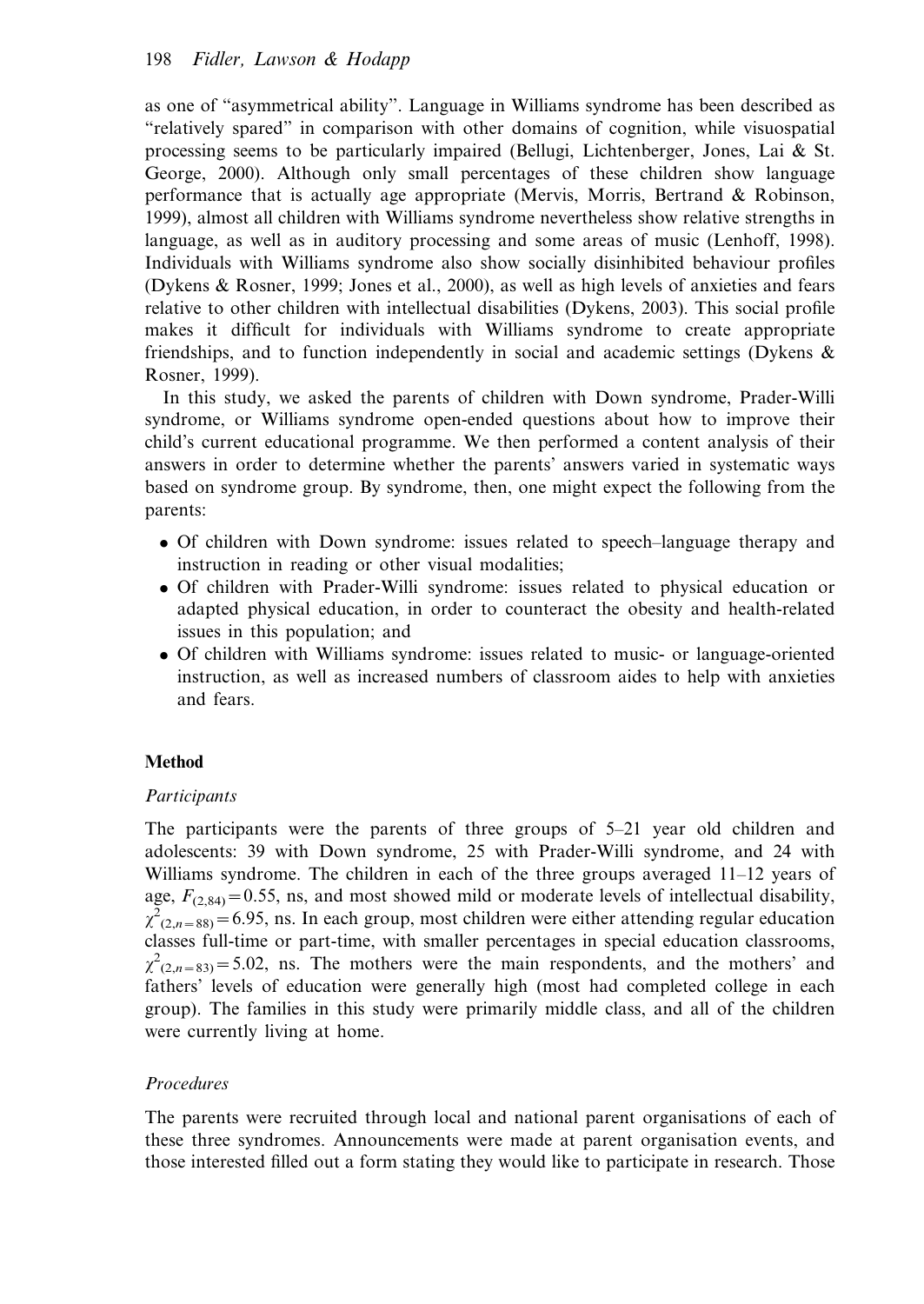parents who volunteered were sent a battery of questionnaires, which they completed and then returned to the researchers via mail. The majority of parents expressing an interest in participating in the research study completed the questionnaires.

In addition to basic demographic information about themselves, their families and their children, the parents also completed questionnaires regarding their child's cognitive strengths and weaknesses, maladaptive behaviours, and their child's current educational placement.

#### Measures

Demographics questionnaire. The parents were asked about diagnostic information (when diagnosed and at which hospital), the child's level of intellectual impairment (borderline, mild, moderate, or severe intellectual disability), and information about the parents' age, education level, and ethnicity.

Open-ended education questionnaire. The parents were asked to complete a questionnaire with the following open-ended question: ''If you could tailor your child's current educational programme to 'fit' your child more adequately, what changes would you make?''. The parents were given a blank space on the questionnaire in which to write their response.

The answers were then analysed in accordance with Coffey and Atkinson's (1996) instructions for coding qualitative data. All parent responses were transcribed verbatim onto computer files and identifying information was removed. Prior to the analyses, potential syndrome-related themes were generated in terms of aetiology-related strengths and weaknesses as applied to educational programming.

Upon initial perusal of the transcripts, five aetiology-related themes were identified:

- (1) Speech–language–communication therapy (spontaneously mentioned 17 times among the 88 total participants);
- (2) Reading instruction (13 times from among 88 participants);
- (3) Music services, classes, or instruction (14 times);
- (4) Classroom aide services (27 times);
- (5) Physical education or adaptive physical education (10 times).

All the themes were then coded as either present or absent in the spontaneous comments of each mother. Two coders, blind to the child syndrome group, independently coded all of the transcripts, and kappas were performed. Inter-rater reliability estimates ranged from 0.76 (for "classroom aide") to 0.95 (for "music"), with a median value of 0.82. Kappa values of 0.75 and above are considered evidence of ''excellent'' reliability (Cicchetti, 1984).

Education questionnaire. The parents were asked to describe their child's current educational placement, for example whether the child was currently fully included, partially mainstreamed, or in a special day class without mainstreaming. The parents also rated their satisfaction with the child's current placement on a five-point scale from very dissatisfied  $(=1)$  to very satisfied  $(=5)$ , and whether they had considered changing placements.

The parents were also asked whether their children currently received any of the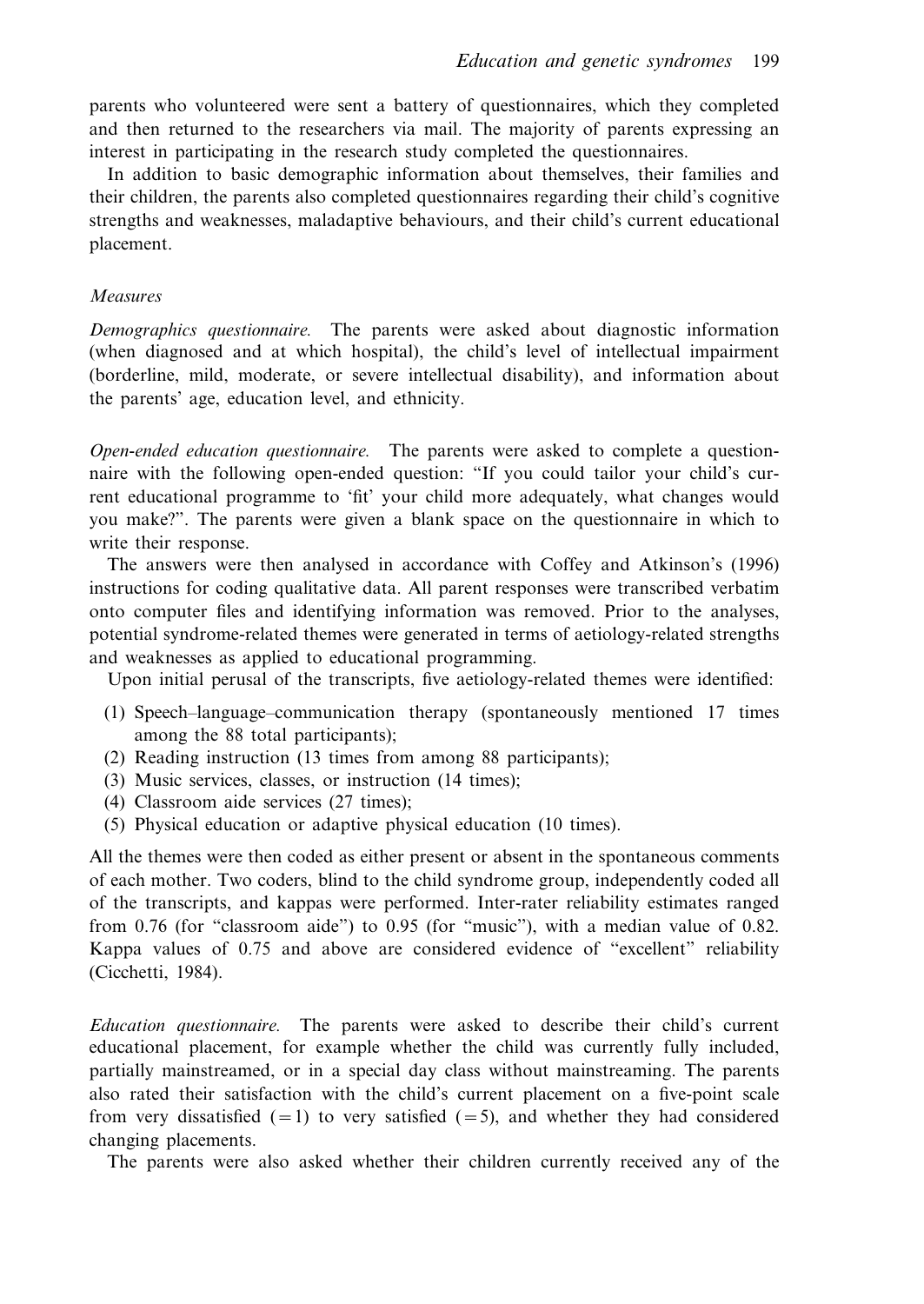following services: speech therapy, physical therapy, occupational therapy, extra reading, extra writing, extra mathematics, adaptive physical education, social skills training, psychological counselling, and one-on-one aide.

## **Results**

### Current placement and services

No differences were found in the educational placements of children in each of the three syndrome groups. Across all of the groups, most children were being educated in either fully or partially integrated settings, with between 25 and 40% of each group in special class placements. There were also no differences in satisfaction with current educational placement,  $F_{(2,86)} = 1.13$ , ns. The mean satisfaction rating for parents of children with Down syndrome was 3.64, for Prader-Willi syndrome the mean was 4.04, and for Williams syndrome the mean was 3.56. No differences were found in the degree to which parents wanted to change or modify their child's current educational placement,  $\chi^2_{(2,n=86)}$  = 7.39, ns. In terms of hourly services, individuals with Down syndrome received marginally more speech therapy than the children in the other two groups (Down syndrome:  $X=1.97$ ; Prader-Willi syndrome:  $X=1.29$ , Williams syndrome:  $X=1.40$  hours/week,  $F_{(2,76)}=2.75$ ,  $p<0.07$ ), and individuals with Williams syndrome received marginally more occupational therapy (Down syndrome:  $X=0.63$ ; Prader-Willi syndrome:  $X=0.25$ ; Williams syndrome:  $X=1.00$  hours/week,  $F_{(2,76)}=2.90$ ,  $p<0.06$ ).

## Parent satisfaction and desired change

Speech–language–communication therapy. Although no significant differences emerged in parent satisfaction with current educational placement overall, a content analysis uncovered divergent desires in programme modification based on the child's syndrome. For example, 33.3% of the parents of children with Down syndrome spontaneously mentioned that they wished for modifications or improvements in speech therapy services, compared with 8.0% of Prader-Willi syndrome parents and 4.2% of Williams syndrome parents,  $\chi^2_{(2,n=88)} = 10.93$ ,  $p < 0.005$ .

The parents of children with Down syndrome focused on a wide variety of modifications within the topic of speech therapy. One parent wanted modification of current services in the direction of more one-on-one, stating that ''[my child] is currently in large group speech therapy, I would prefer private sessions''. Some parents wanted a focus on articulation in their children with Down syndrome. One parent described, ''[the] focus would be on speech …his language is extremely limited and he is verbal but not understandable by outsiders unless they try hard to understand''. Several parents wanted speech therapy pull-out services (''Speech—pull-out daily individualised''). One parent simply stated that, ''I would like [child] to receive better quality speech therapy''.

Reading and other visual modalities. Significantly more parents of children with Down syndrome (23.1%) also expressed a desire for more reading services for their children than the parents of children with Prader-Willi syndrome (4.0%), Fisher's exact  $p<0.05$ . The parents of children with Down syndrome showed a range of responses with respect to reading. Some wanted more of an emphasis on overall reading instruction, with one parent expressing that they ''…would like to have seen more individual help with reading—the potential is there, I think, but has not been worked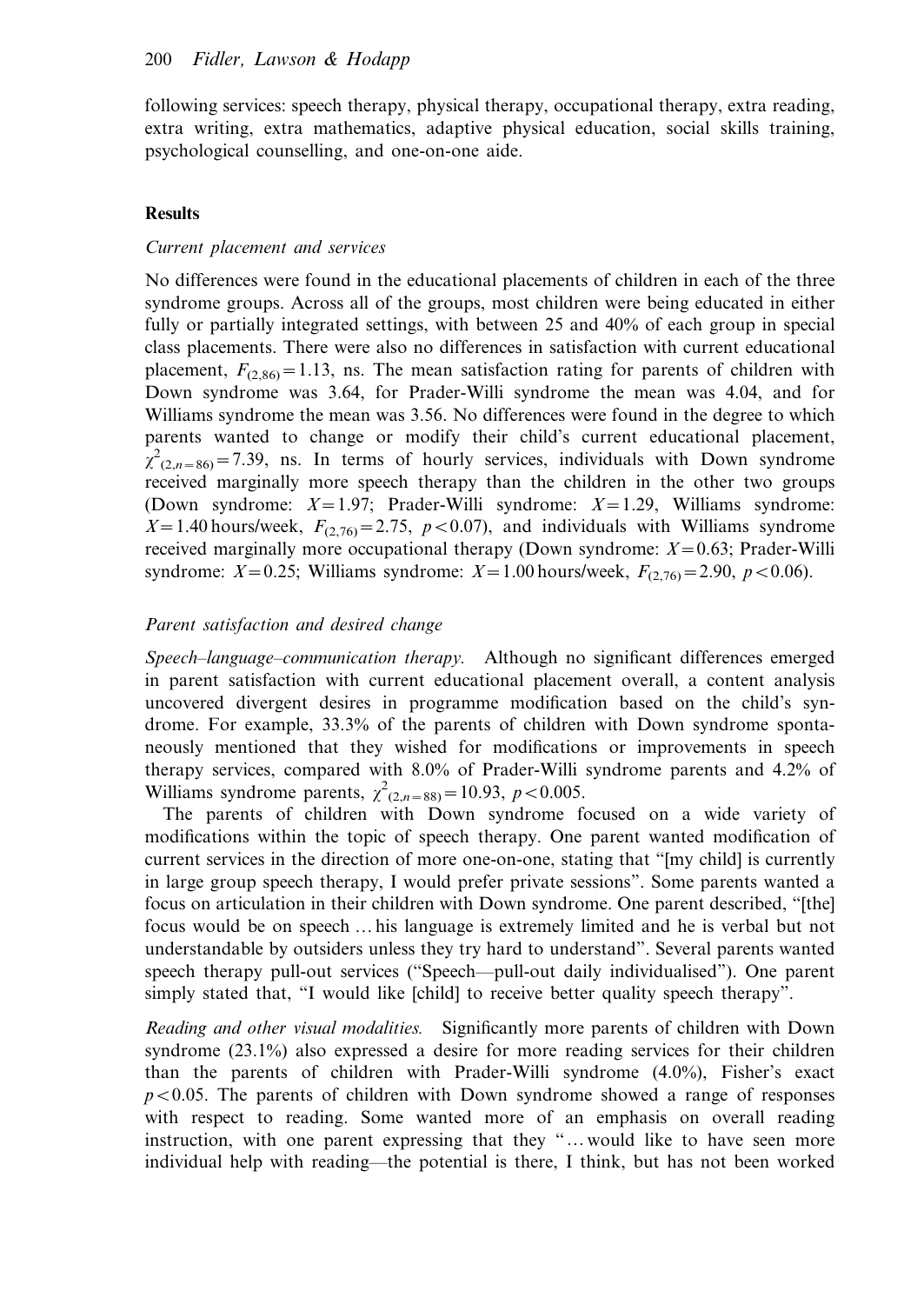on enough''. Another parent wanted their child simply to ''learn how to read more''. Others focused on particular reading and writing skills, hoping for ''more emphasis on name writing and some sight word reading''. One parent suggested a specific reading instruction approach they wanted to have implemented:

[I] want [his] school to utilize Lindamood Bell reading techniques—they have some teachers skilled in this method that has been proven to improve children's academic performance. Lindamood Bell techniques in reading-lips.

Classroom aide. Half (50.0%) of the parents of children with Williams syndrome spontaneously mentioned wanting more classroom aide services for their child, compared with 17.9% of Down syndrome parents and 36% of Prader-Willi syndrome parents,  $\chi^2_{(2,n=88)}$  = 7.32, p < 0.05. The parents of children with Williams syndrome offered many different reasons for wanting modification in the aide-related services their child currently receives. Some noted that an aide would make it possible for their child to be mainstreamed and exposed to children in regular education classes. For example, one parent wrote that they "... would like to see more help with aides so she can stay in regular ed. Because she has made a few true friends''. Another wrote that they would like "an aide for after school activities in High School, so he could feel part of the school''. One Williams syndrome parent expressed dissatisfaction with the obtrusiveness of the aide currently in their child's classroom, stating ''I think his aide does too much work for him''. Some parents also expressed the need for an aide to help their child keep pace academically, with one parent writing: ''As she is getting older school is moving on a faster pace, which makes it a challenge to keep her in the regular class''. Another parent noted, ''I would like her to be in a regular classroom with a part-time aide to work on academics''.

Music services. The parents of children with Williams syndrome (25.0%) also more frequently expressed a desire for increased musical instruction for their children than the parents of children with Prader-Willi syndrome  $(4.0\%)$ , Fisher's exact,  $p < 0.05$ , two-tailed. The parents of children with Williams syndrome also expressed different desires with respect to music services for their children. One parent expressed that special education services underestimated their child's musical capabilities, stating ''…we were told he wasn't capable of keeping up''. One parent expressed the desire for instruction in a specific musical instrument (''Would like piano lessons''). Another parent wanted music to be incorporated into regular classroom instruction, hoping for ''…[a] class with individualized learning strategies, such as visual learning with music''.

Adaptive physical education. Significantly more parents of children with Prader-Willi syndrome (28.0%) expressed a desire for improvements and increases in adaptive physical education services than the parents of children with Down syndrome (5.1%), and Williams syndrome (8.3%),  $\chi^2_{(2, n=88)} = 7.81$ ,  $p < 0.05$ . Again, a variety of modifications were mentioned by these parents in relation to their child's adaptive physical education. While some parents simply asked for more adaptive physical education, one parent wanted adaptive physical education teachers to be more sensitive to emotional issues. As one parent noted, ''Ideally, the PE teacher would understand adaptive PE and make everyone feel welcome''. Other parents wanted their children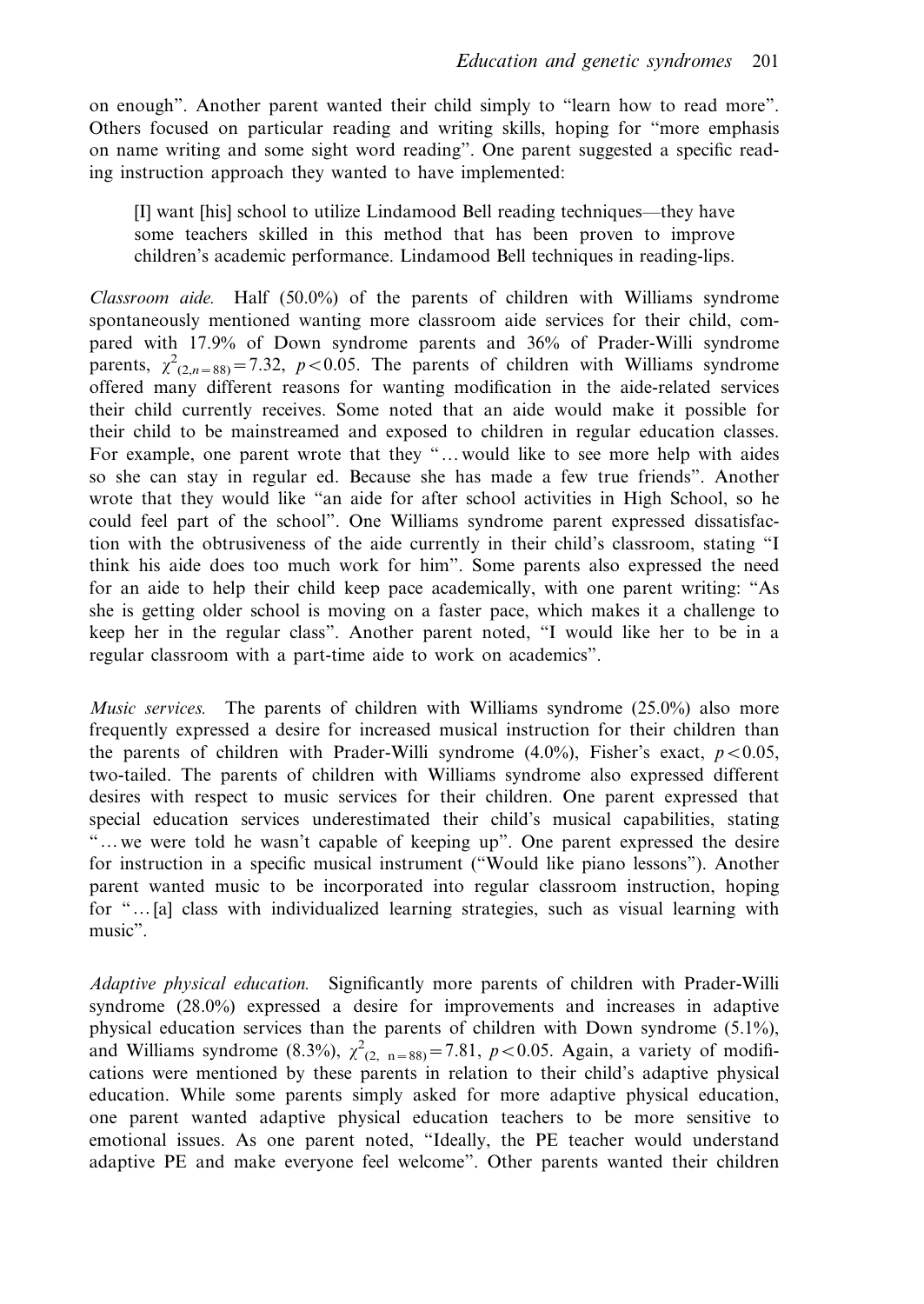to be more integrated with typically developing children during physical education, with one parent simply writing "adaptive PE and peers—not all special ed".

#### **Discussion**

This study explored whether parents spontaneously express syndrome-specific desires for modification of their child's current special education programming. The parents of children with Down syndrome, Prader-Willi syndrome, and Williams syndrome were asked an open-ended question regarding modifications to their child's current programme that would make the programme ''better fit'' their child's needs. A content analysis was then performed on their open-ended comments for the frequency of comments related to particular types of service.

Significant differences were found in the frequency with which various themes were raised by the parents of children with different genetic syndromes. The parents of children with Down syndrome, for example, more frequently expressed a desire for modifications and improvements in speech therapy services and reading instruction. The parents of children with Williams syndrome brought up the issues of music instruction and aides in the classroom to work with their child. The parents of children with Prader-Willi syndrome more frequently discussed issues relating to adaptive physical education services.

While some aspects of a syndrome's phenotype were reflected in parental education statements, others were not. For example, in Williams syndrome, the parents seemed to have been targeting certain aspects of the phenotype of their child's syndrome musicality and social issues—but not others, like visuospatial processing deficits. In some cases, it could be that the parents were focusing on areas in which their child is likely to show greater success. Both the parents of children with Down syndrome and Williams syndrome discussed services for areas of relative strength (reading in Down syndrome, musicality in Williams syndrome). Another plausible explanation for this finding relates to the salience of the various syndrome characteristics. Areas of strength in music, or difficulties with hyperphagia and food-related issues, are likely to be more salient than difficult to observe visuospatial processing deficits. Similar findings relating to the salience of syndrome characteristics were found in a previous study where the parents were informed about the observable behavioural features of their child's syndrome, but not the more subtle learning-related issues (Fidler et al., 2002).

In addition, although the parents in each syndrome group tended to express similar themes in their open-ended comments, there were some interesting variations in the specific desires expressed. Some parents expressed a desire for more of a particular service, whereas others simply desired better quality services. Some parents mentioned issues relating to treatment of the child in a particular service setting, whether they expressed a desire for greater teacher sensitivity, or for a teacher not to underestimate their child's capabilities. Some parents also expressed concern about their child's integration into the larger, mainstream school environment. Yet amidst this variation in response, the parents of children in the three groups overall tended to bring up issues that were related to the educationally relevant features of their child's syndrome.

Another issue relates to the strength of these findings. Even when there were significant differences, half of the parents or fewer in a given syndrome group spontaneously mentioned the themes extracted. It may have been that some of the remaining parents in a given syndrome group simply did not feel that these were issues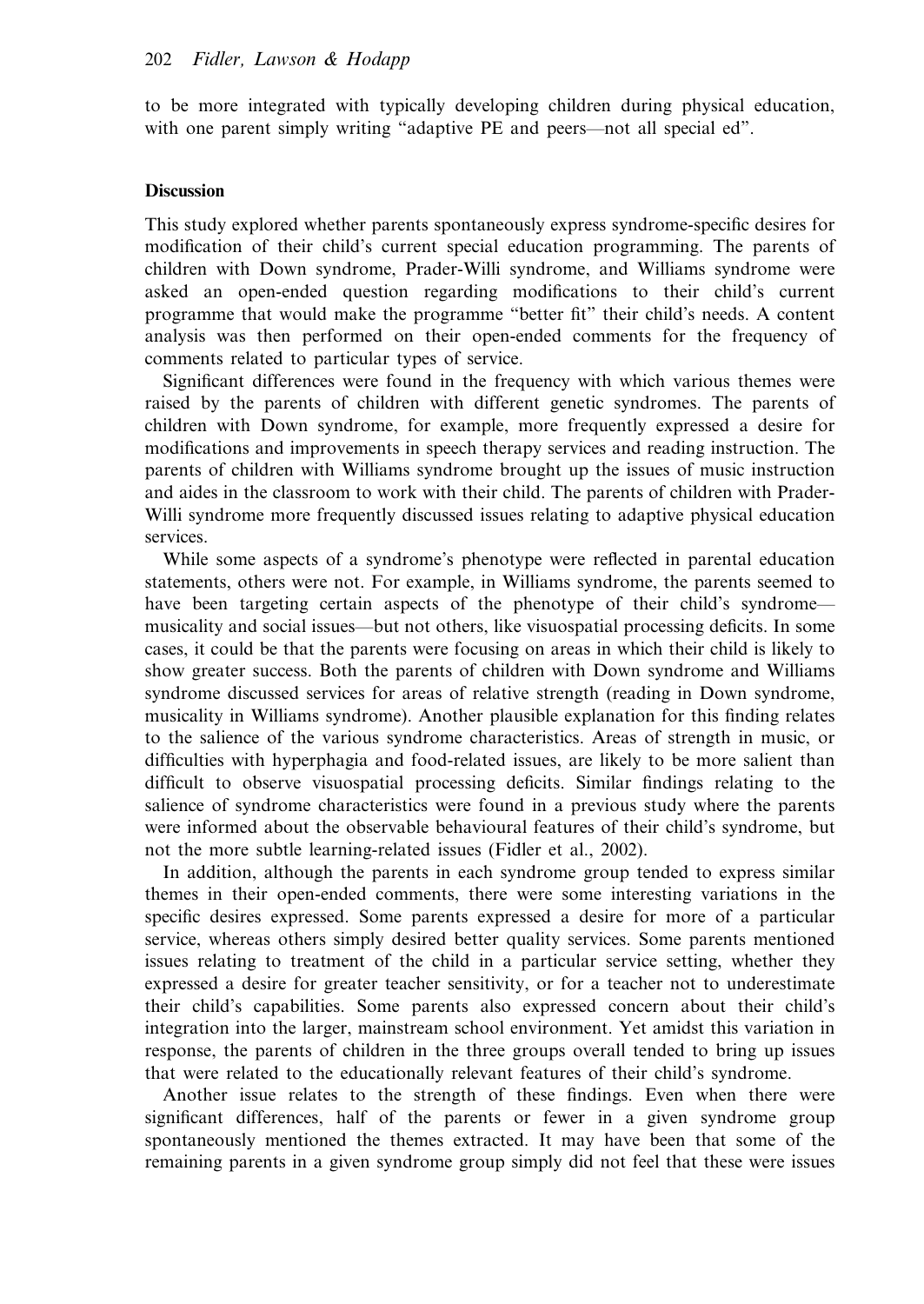for their children. However, this outcome may also have been observed because of the nature of the measure. Open-ended questions allow parents to be as detailed or terse as they wish. Because there was no structure to how the parents answered the question, some parents still may have felt similar to other parents but for various reasons did not mention that particular topic.

The findings of this study tie into a small but growing literature on the implications of behavioural phenotype research on special education practice (Hodapp & Fidler, 1999). A previous study showed that parents are aware of some features of their child's phenotype in Down syndrome, Williams syndrome, and Prader-Willi syndrome, but not other features (Fidler et al., 2002). Even when parents are less informed, the previous study also showed that parents are usually the only source of syndrome-related information in the educational setting in Williams syndrome and Prader-Willi syndrome. That study also showed that the parents of children with different syndromes differ in their opinions regarding the importance of genetic diagnosis for planning an educational programme.

The findings from this current study suggest that parents may support the tailoring of educational programming to meet the syndrome-specific needs of their child in terms of classroom instruction and services received. Although the parents were not directly asked whether they support a syndrome-specific approach to special education, their answers suggest that they conform to some degree to a syndrome-specific approach when it comes to their particular child. This parental support of aetiology-specific services and programming stands in contrast to other approaches in special education that have argued against categorising children according to particular conditions or syndromes (see Forness & Kavale, 1994).

Two limitations of this study should be noted. First, the participants in this study were recruited through parent groups, and may not reflect the larger populations of families of children with these three syndromes. Families connected to the nation-wide parent groups may be a uniquely informed subset of parents of children with this syndrome, and thus not representative of those parents who have not sought out the support of a parent group. In addition, the sample sizes were also relatively small for each syndrome group, and future studies should seek to replicate these findings with larger samples.

Although this study's findings cannot resolve the debate regarding best practices in special education, they do offer important information to researchers who struggle with questions regarding how to apply recent aetiology-related findings to educational practice. The efficacy of syndrome-related approaches in the classroom and in educational services has yet to be assessed. Still, this study suggests that such syndrome-related approaches ought to be explored; at the very least, parent desires conform to approaches that tailor instruction to the strengths and weaknesses associated with their child's genetic syndrome.

#### **References**

- Bellugi, U., Lichtenberger, L., Jones, W., Lai, Z., & St. George, M. (2000). The neurocognitive profile of Williams syndrome: a complex pattern of strengths and weaknesses. Journal of Cognitive Neuroscience, 12(supplement), 7–29.
- Buckley, S. (1995). Teaching children with Down syndrome to read and write. In L. Nadel & D. Rosenthal (Eds.), Down syndrome: living and learning in the community (pp. 158–169). New York: Wiley-Liss.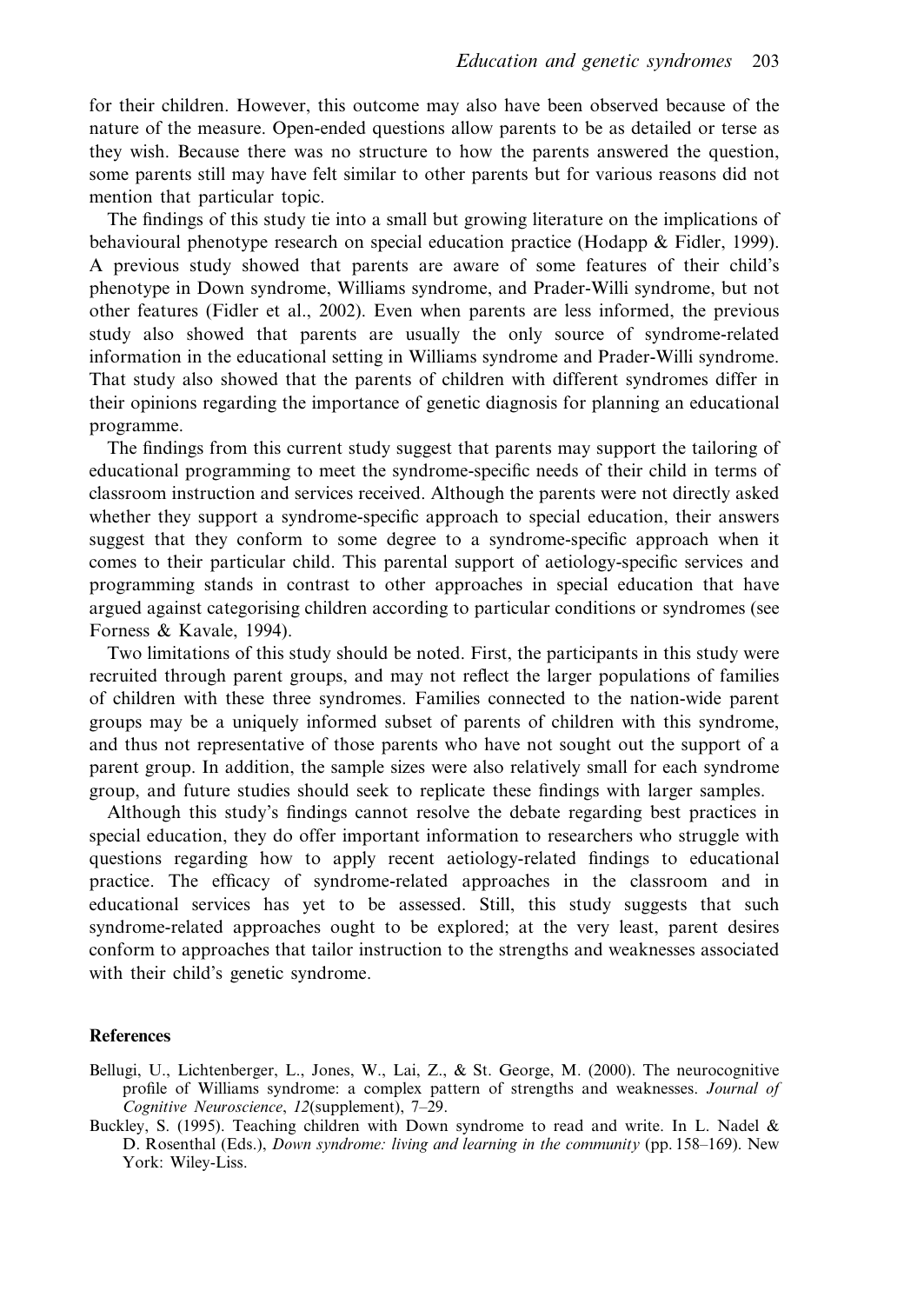- Cicchetti, D. (1984). The emergence of developmental psychopathology. Child Development, 55,  $1 - 7$ .
- Coffey, A., & Atkinson, P. (1996). Making sense of qualitative data: complementary research strategies. Thousand Oaks, CA: Sage.
- Dykens, E. M. (1995). Measuring behavioral phenotypes: provocations from the ''new genetics''. American Journal on Mental Retardation, 99, 522–532.
- Dykens, E. M. (2003). Anxiety, fears, and phobias in Williams syndrome. Developmental Neuropsychology, 23, 291–316.
- Dykens, E. M., & Cassidy, S. B. (1996). Prader-Willi syndrome: genetic, behavioral, and treatment issues. Child and Adolescent Psychiatric Clinics of North America, 5, 913–927.
- Dykens, E. M., Goff, B. J., Hodapp, R. M., & Davis, L. (1997). Eating themselves to death: have ''personal rights'' gone too far in treating people with Prader-Willi syndrome? Mental Retardation, 4, 312–314.
- Dykens, E. M., & Hodapp, R. M. (1997). Treatment issues in genetic mental retardation syndromes. Professional Psychology: Research and Practice, 28, 263–270.
- Dykens, E. M., Leckman, J. F., & Cassidy, S. B. (1996). Obsessions and compulsions in Prader-Willi syndrome. Journal of Child Psychology and Psychiatry, 37, 995–1002.
- Dykens, E. M., & Rosner, B. A. (1999). Refining behavioral phenotypes: personality-motivation in Williams and Prader-Willi syndromes. American Journal on Mental Retardation, 104(2), 158–169.
- Fidler, D. J., Hodapp, R. M., & Dykens, E. M. (2002). Educational experiences of children with Down syndrome, Prader-Willi syndrome, and Williams syndrome. Journal of Special Education, 36, 80–88.
- Forness, S., & Kavale, K. (1994). The Balkanization of special education: proliferation of categories for ''new'' behavioral disorders. Education and Treatment of Children, 17, 215–227.
- Fowler, A. (1990). Language abilities in children with Down syndrome: evidence for a specific syntactic delay. In D. Cicchetti & M. Beeghly (Eds.), Children with Down syndrome: a developmental perspective (pp. 302–328). Cambridge: Cambridge University Press.
- Hodapp, R. M., & Dykens, E. M. (1994). Mental retardation's two cultures of behavioral research. American Journal on Mental Retardation, 98, 675–687.
- Hodapp, R. M., & Dykens, E. M. (2001). Strengthening behavioral research on genetic mental retardation syndromes. American Journal on Mental Retardation, 106, 4–15.
- Hodapp, R. M., & Fidler, D. J. (1999). Special education and genetics: connections for the 21st century. Journal of Special Education, 33, 130–137.
- Hodapp, R. M., Leckman, J. F., Dykens, E. M., Sparrow, S. S., Zelinsky, D., & Ort, S. I. (1992). K-ABC profiles in children with fragile X syndrome, Down syndrome, and non-specific mental retardation. American Journal on Mental Retardation, 97, 39–46.
- Jones, W., Bellugi, U., Lai, Z., Chiles, M., Reilly, J., Lincoln, A., & Adolphs, R. (2000). Hypersociability in Williams syndrome. Journal of Cognitive Neuroscience, 12(supplement), 30–46.
- Kumin, L. (1994). Intelligibility of speech in children with Down syndrome in natural settings: parents' perspective. Perceptual and Motor Skills, 78, 307–313.
- Lenhoff, H. M. (1998). Insights into the musical potential of cognitively impaired people diagnosed with Williams syndrome. *Music Therapy*, 16, 33–36.
- Mervis, C. B., Morris, C. A., Bertrand, J. M., & Robinson, B. F. (1999). Williams syndrome: findings from an integrated program of research. In H. Tager-Flusberg (Ed.), Neurodevelopmental disorders: contributions to a framework from the cognitive sciences (pp. 65–110). Cambridge: MIT Press.
- Miller, J. (1999). Profiles of language development in children with Down syndrome. In J. F. Miller, M. Leddy, & L. A. Leavitt (Eds.), Improving the communication of people with Down syndrome (pp. 11–39). Baltimore, MD: Paul H. Brookes.
- Miller, J. F., & Leddy, M. (1999). Verbal fluency, speech intelligibility, and communicative effectiveness. In J. F. Miller, M. Leddy, & L. A. Leavitt (Eds.), Improving the communication of people with Down syndrome (pp. 81–91). Baltimore, MD: Paul H. Brookes.
- Pober, B. R., & Dykens, E. M. (1996). Williams syndrome: an overview of medical, cognitive, and behavioral features. Child and Adolescent Psychiatric Clinics of North America, 5, 929–943.
- Pueschel, S. R., Gallagher, P. L., Zartler, A. S., & Pezzullo, J. C. (1987). Cognitive and learning profiles in children with Down syndrome. Research in Developmental Disabilities, 8, 21–37.